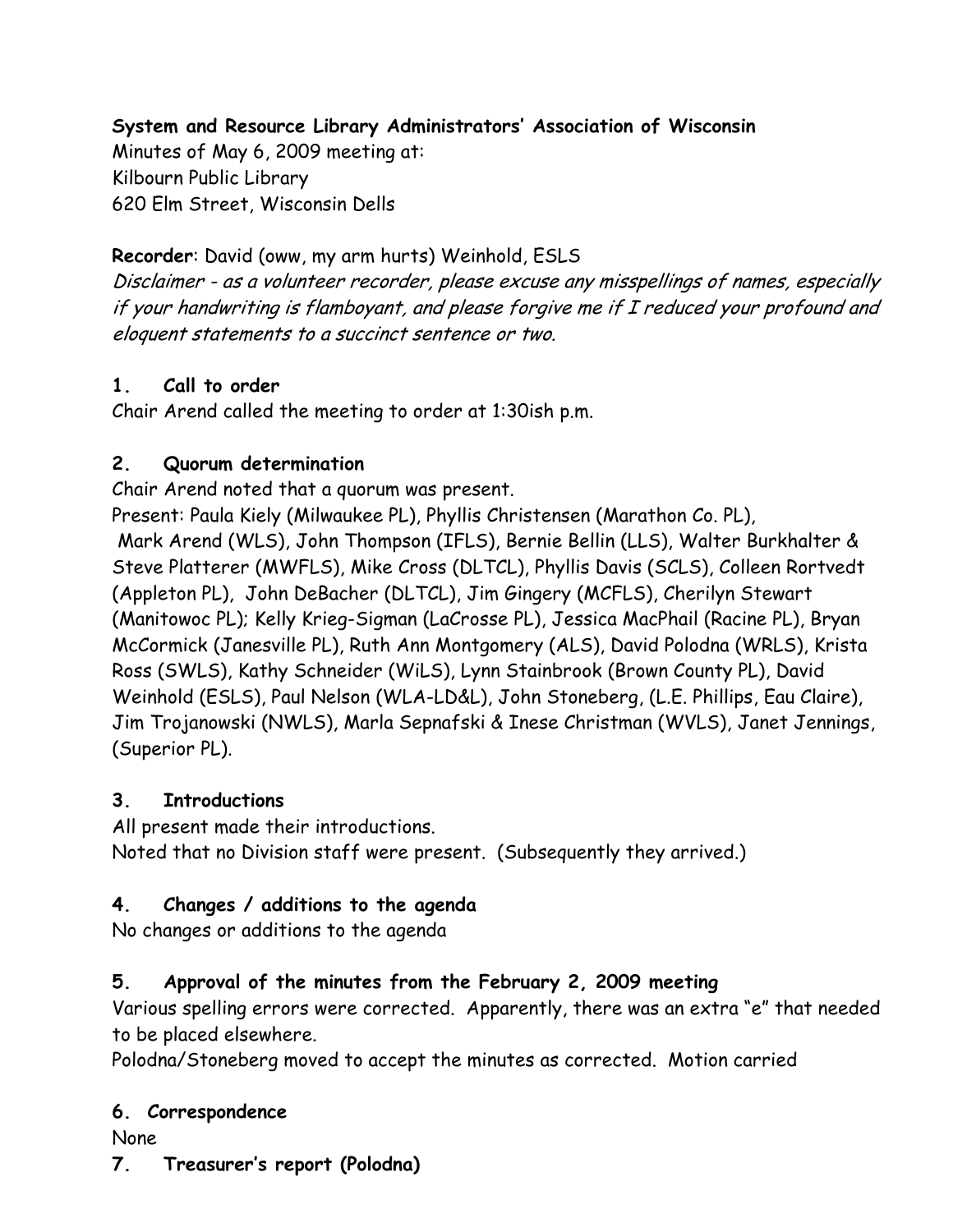Accepted and placed on file.

# 8. Activity reports from systems & resource libraries.

LLS - Bernie's successor will be named next week, using VOIP service, moving to gmail accounts.

Milw. PL - RFID project at Central and branches, partnership with Poet's House and Zoo. Marathon Co PL - Branch expansion and building

SCLS - Chose KOHA for ILS, moving to new building and bringing over automation staff from Madison PL, reexamining ILS governance, Peer evaluation of System Director (you may be asked to evaluate Phyllis).

ESLS - Celebrating 30<sup>th</sup> Anniversary of Library System and Bookmobile Service, 25<sup>th</sup> year of local Delivery Service.

Brown Co PL - Renovation of Central Library, Energy audit, Negotiating with OWLSnet for ILS.

MCFLS - Greenfield new building, FiberNet project for suburban libraries, examining delivery service within system, implementing online patron registration and e-signatures. Manitowoc PL - Hello, I am the new director.

WiLS - Open Source Resource Sharing project (State of Ohio) being resubmitted for bid, named OCLC Resource Sharing training partner.

L.E. Phillips PL - Renovation project underway

IFLS - E-commerce being implemented, merged shared ILS, Books By Mail catalog on ILS, Delivery Service, MOE, & Certification issues, Building projects.

WVLS - working on six LSTA grants (WOW), starting new ILS search, emphasizing trustee education.

NWLS - using a Wyoming video for Trustee Education (link courtesy of John DeBacher - (www.wyominglibraries.org/trusteetrouble.html), the Minocqua/Arbor Vitae issue is being resolved

Janesville PL - implementing RFID, doing basic skills computer classes, Open computer labs with staff help to help unemployed with job searching, Strategic planning complete, Beloit PL new building.

WRLS - 28 of the 34 libraries are in ILS, starting search for new ILS, LaCrosse county developing branch in unserved area.

SWLS - celebrating 50 years of regional library service and 35 years of library system service, compliance issues.

Superior PL - Self check implemented, local art in front lobby, refurbishing of front entrance, new branch.

La Crosse PL - became a Foundation Center Library, very influential ROI presentation for library funding, for National History Day Kelly is wearing corset and hoop skirt. (no comment).

Appleton PL - Terry is in France (displays of envy were evident), a building planning process is underway very ssssslllllooooowwwwwlllllyyyyy, Fox City Book Festival, merging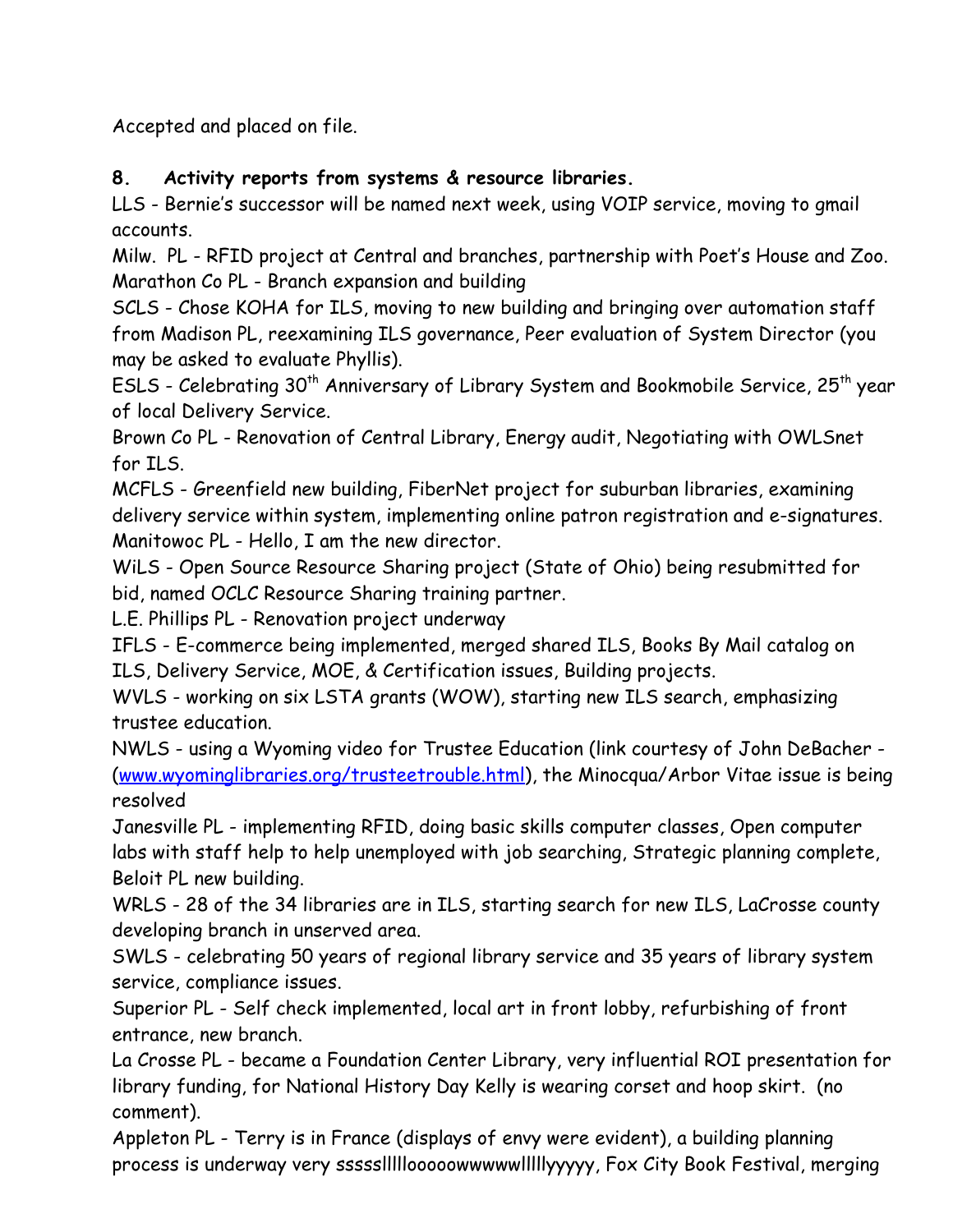## Friends and Foundation.

Racine PL - \$1 million for branch, new mayor just elected.

MWFLS - Dodge County Library Service will discontinue operations in 2010.

Winnefox - Delivery service will expand to 3 routes, new building in Endeavor, expansion in Wautoma, VISTA employee placement for Marquette County libraries.

DLTCL - supporting public library services for 138 years, of which 44 years in DPI, and putting up with systems for 38 years.

## 9. Stimulus Funds-What projects have systems and member libraries identified for funding. Strategies to increase chances of funding. General exchange of information. (Kiely)

Kiely asked if other libraries were pursuing Stimulus funds. Milw PL is looking for money for computer centers at branches, working with MPS for adaptive technology at branches. La Crosse is part of an energy savings project. DPI is pursuing statewide broadband grant (see handout). Community Development Block Grants has \$8 million available (see handout). Governor provides plan for use of stimulus funds, see the Governor's website for contact information. http://www.recovery.wisconsin.gov/ Brown County PL is looking for construction money. Stimulus money coming through existing programs. Funding for additional positions are targeted for public service positions. SEP (Senior Employment Program) is an example.

# 10. 2010 Budgets - What is the outlook for systems and members? Strategies for managing reductions. (Kiely)

Concern that there will be MOE issues in 2010.

ESLS - Mead PL facing a mid year funding cut which could affect 2009 MOE.

Milwaukee PL - mandatory 16 hour furlough to save jobs. Cutting hours, reducing materials expenses.

Brown County PL - Furlough, closing buildings by reducing work week, health benefit contract savings.

Winnefox - library directors have MOE concerns, provides report on value of library system services.

SCLS - concern over the increase in Wisconsin Retirement Fund assessments.

NWLS - rebid health plan for savings.

IFLS - not filling retirement position

LD&L - review MOE issue paper and make sure county, city, and village officials see benefit of system membership.

La Crosse and SWLS - emphasize the monetary value of services received through property taxes. Other states, places require more in fees than our property tax payments.

# 10.1 After State Budget, what are legislative issues?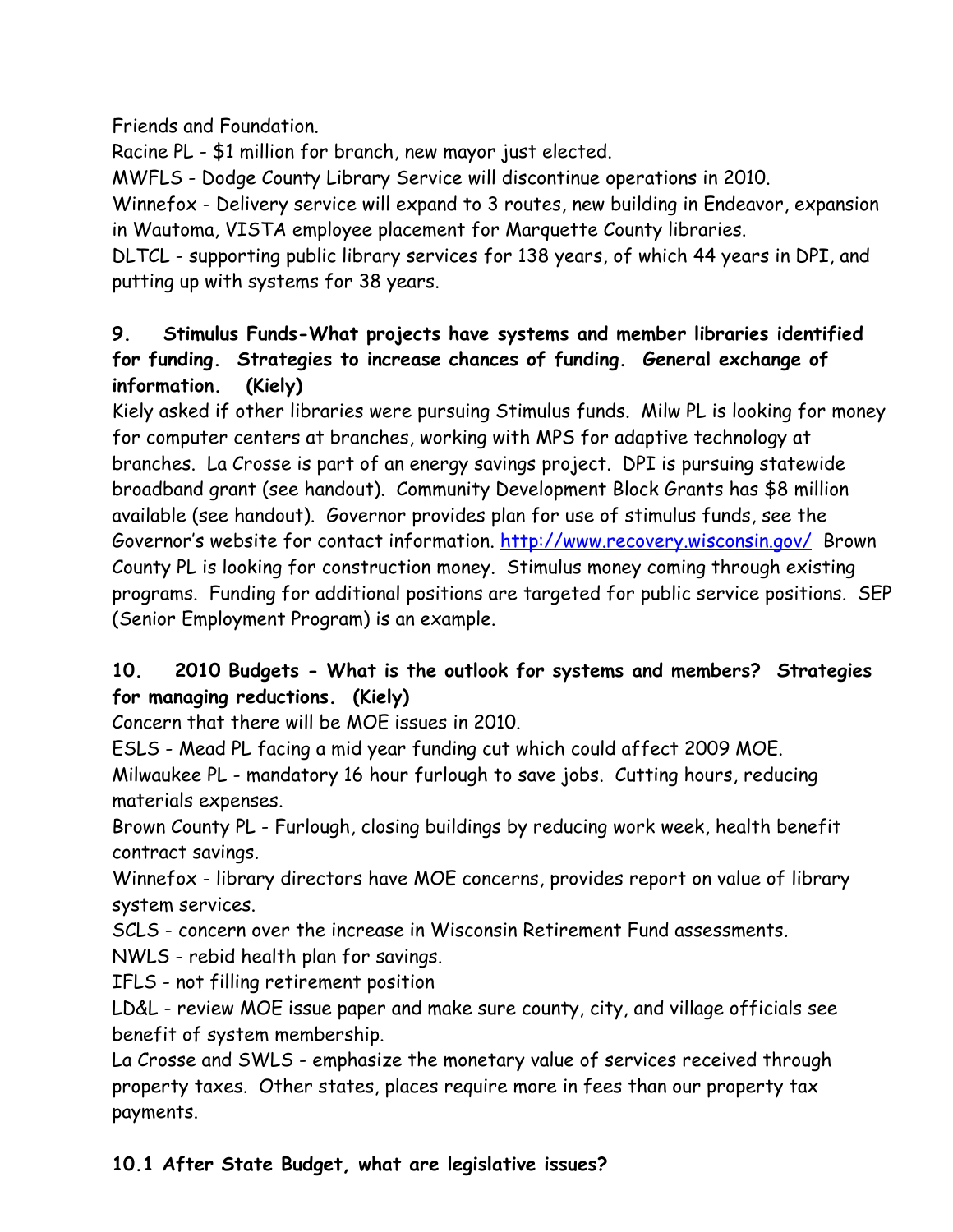Nelson reported that today's report on dismal revenue projections may affect state budget passage timing. There is interest in Library Districts by a legislator. Work on confidentiality of public library records and collection agency issue. Urge changes of CIPA with federal legislators. Report that USF charges being extended to cell phone carriers, which spreads the base for USF.

# 11. The impact of downloadable media on library service. What effect will this have on circulation counts? Cross border usage? What is a better method to quantify what we do? (Davis)

Davis asked to postpone this discussion to the next meeting. Chair so ordered.

# 12. Contract bargaining: any concessions due to economy or creative ideas for 2010 (MacPhail)

There were no comments.

## 13. WPLC Report (Weinhold)

Weinhold reported that WPLC has reviewed its purpose and governance and decided to elect a chair from its membership and continue to employ project manager(s) to carry out its work. Currently WPLC is exploring web-conferencing products and will work with the Division and other groups to make best use of the 2010 LSTA category funding.

## 14. DLTCL Reports

Cross distributed information on 2010 LSTA categories (handout).

One of the categories includes exploration of Statewide Library Access (handout) - an issue from COLAND's Visioning Summit. Concern expressed that proposal seems to assume a statewide library card as a solution. Group indicated that the proposal explore the concept so as not to create expectations that can not be met. Division staff accepted the comments.

TEACH is undergoing an e-rate audit. Technology plans for 2005/2006 are part of audit. Bob will contact those whose plans are needed.

Public Library Director Certification Manual will be revised this summer. If interested in serving on revision team, contact Mike Cross or Terrie Howe at Division.

Annual Reports - revisions next year will be a separation for Adolescent and Children's programming. Will modify title for reporting of Other Funds/Trust Funds. There were a few reports where the library's Expenses exceeded the library's Revenue. Will tweak electronic report so that the error is flagged.

H1N1 Flu Virus - Division sent out information about reaction to flu.

WiLS reported that Milwaukee Public Library agreed to host content for the Wisconsin Heritage Online project and a grant will continue funding the project.

At a previous point in the meeting, the Chair declared a break so that we could present a